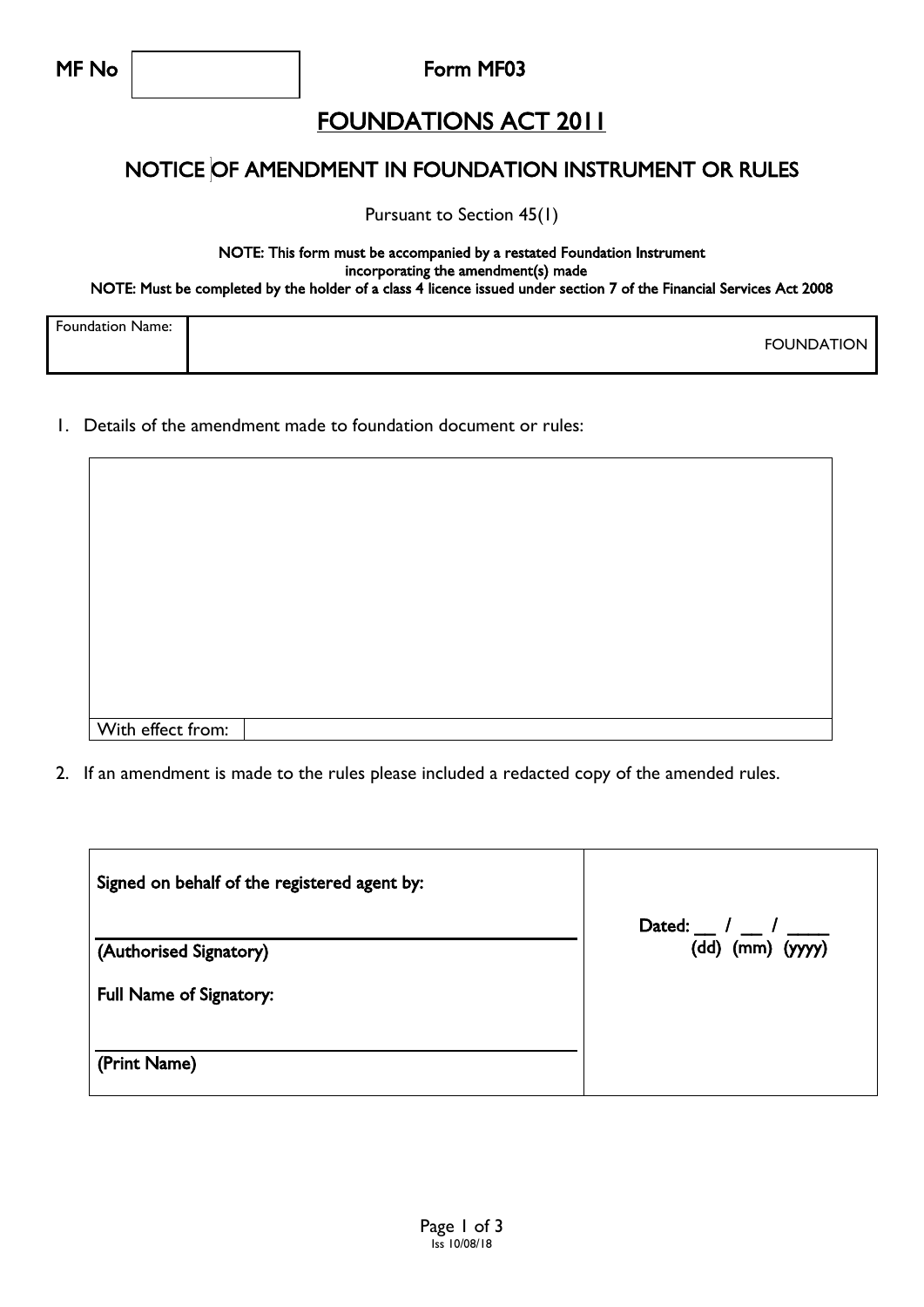## FOUNDATIONS ACT 2011

### **THE FOUNDATION INSTRUMENT**

|    | Name of<br>Foundation         |                                    |            |        |                    |        |             | <b>FOUNDATION</b> |
|----|-------------------------------|------------------------------------|------------|--------|--------------------|--------|-------------|-------------------|
| 2. | changing its name?            | Is the Foundation prohibited from  |            |        | Yes                |        | No          | $\ast$            |
| 3. | *please circle as appropriate | Are the objects of the Foundation: | Charitable | $\ast$ | Non-<br>charitable | $\ast$ | <b>Both</b> | $\ast$            |

4. State the objects for which the Foundation is established:

………………………………………………………………………………………………… ………………………………………………………………………………………………… ………………………………………………………………………………………………… ………………………………………………………………………………………………… …………………………………………………………………………………………………

#### 5. List the names and residential addresses of the Foundation's Council Members:

| Name | Residential Address ** |  |  |
|------|------------------------|--|--|
|      |                        |  |  |
|      |                        |  |  |
|      |                        |  |  |
|      |                        |  |  |
|      |                        |  |  |
|      |                        |  |  |
|      |                        |  |  |
|      |                        |  |  |
|      |                        |  |  |

please use continuation sheet MF01a, if necessary

\*\* Foundations Act 2011, S.34(c).